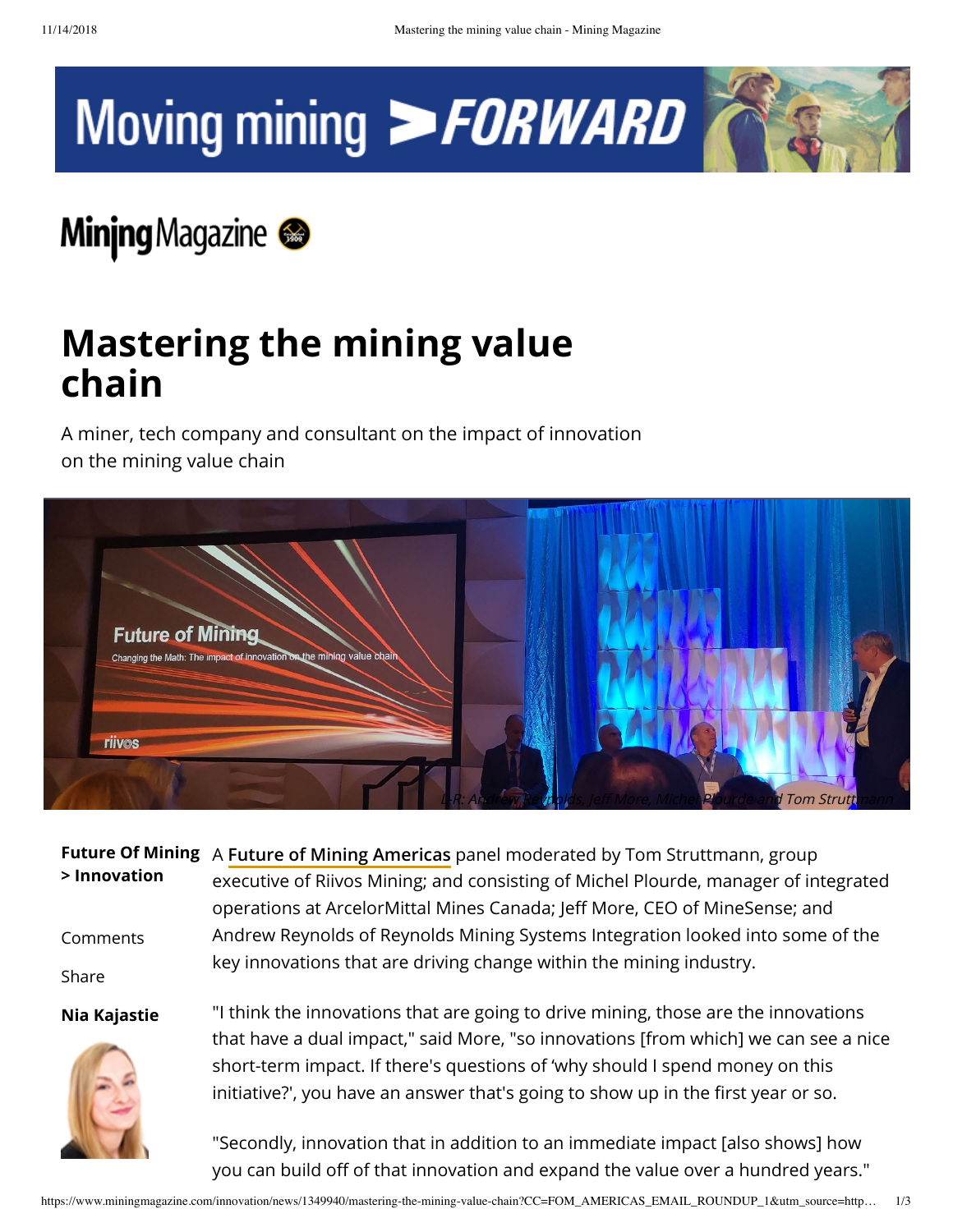Reynolds believes that in the long term, the most important technologies are those that better engage stakeholders.

"If you take a purely economic view of that and investors, and look at declining ore grades, it's really hard to see how the value of the whole mining enterprise increases in the future, unless you deliver better outcomes, triple bottom line outcomes, to broader groups of stakeholders," he said.



Revolutionizing mining for a<br>sustainable future together

So, the sooner we can start engaging hem more positively in the whole **mining system, the better.** I think echnologies like virtual reality and  $\blacksquare$  augmented reality are really going to pay big dividends in that area in the future."

According to Plourde, modelling and optimisation and integrated execution and planning are where the industry will get the biggest 'bang for the buck'.

"From pit to port it's a relatively siloed value chain, and that's where we spend a lot of energy right now, trying to generate maximum value and trying to get that value chain as optimal as possible. So, simulation modelling, advanced analytics, AI, machine learning, I believe is the way forward for us," he said.

"However, that being said, none of that can happen in a systematic way without some of the other technologies that are coming on board these days - these lowcost technologies that we're deploying or attempting to deploy in very specific areas to gather more data and improve the decision-making process. Again, it's that reaction time that we're trying to reduce."

Plourde stressed that individually a lot of interesting technologies are not of that much use, "but when you start combining them together and getting more digital information out of them, that's where we believe there's integrated planning and optimisation that becomes available and that generates short-term value".

Innovation, he added, is not just about technology, but also about how you can bring operations people on board, have them participate in the decision process and make sure they understand what the technologies do.

"It's simple to say, but there's a lot of pushback, and there will continue to be pushback from individuals, operators.